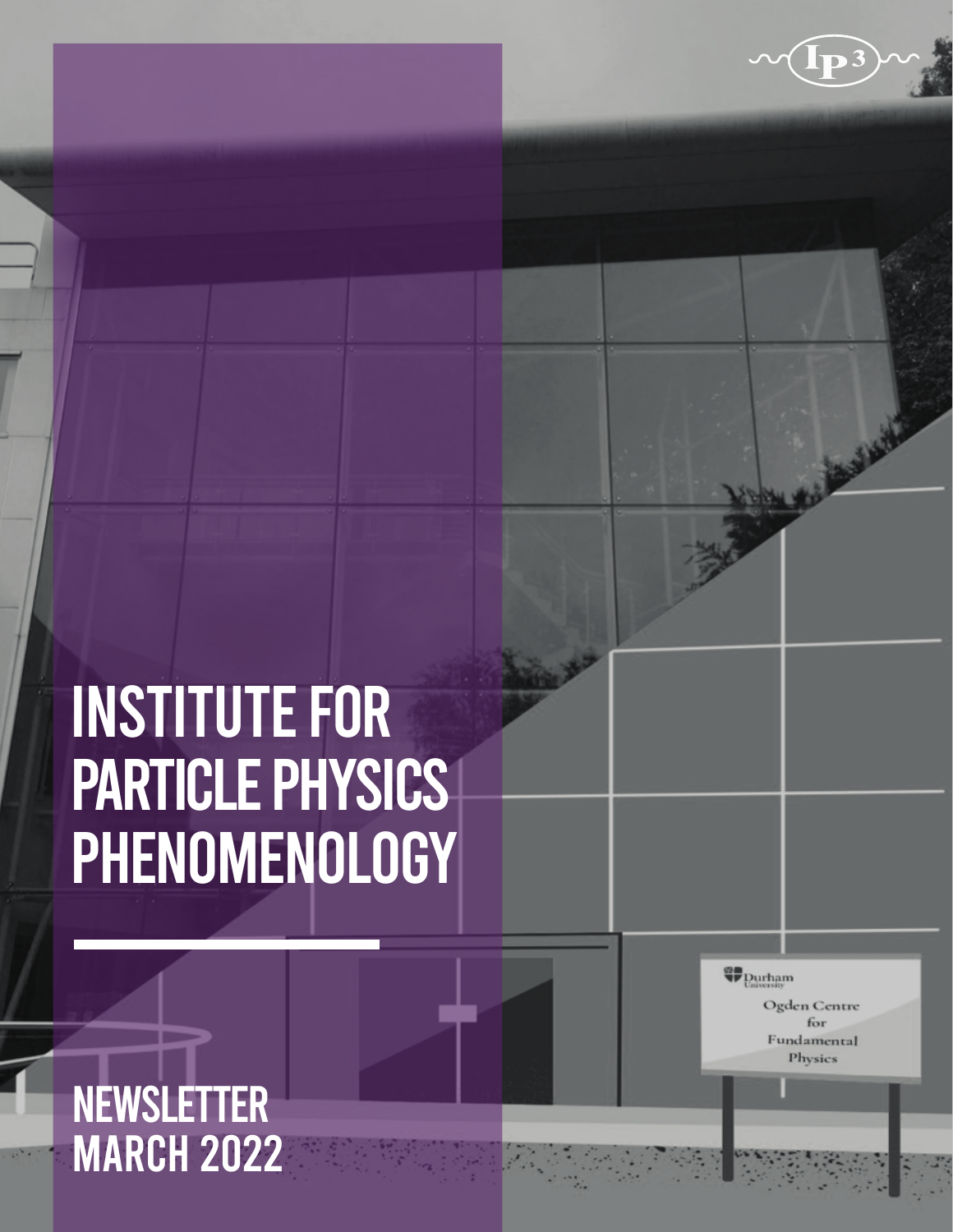## WELCOME TO THE IPPP

Spring has sprung, and with it, another exciting issue of the IPPP biannual newsletter. Since the last issue, there have been plenty of IPPP hosted activities, including the Annual Theory Meeting in 14-16 December 2021 (hosted in hybrid mode). Talks featured reviews on g-2, flavour and neutrino physics, and we thank the speakers for their participation. At the same time, the Young Theorist Forum was ongoing, and we are grateful to the participants and Ruth Gregory for giving the guest lecture.

We are pleased to announce several new DIVAs, including Manimala Mitra. She will visit IPPP from the Institute of Physics (Bhubaneswar) to further develop and extend her UK based collaborations in neutrino and dark matter physics. In addition, Adam Falkowski (Laboratoire de Physique Théorique d'Orsay), who specialises in effective field theories, will also visit the IPPP as a DIVA and extend his UK based collaborations. Last but not least, the IPPP is happy to host Rick Gupta (Tata Institute of Fundamental Research, Mumbai) to continue to develop his work on LHC phenomenology with the IPPP and other UK based institutions.

Furthermore, we are happy to host Linda Cremonesi and Kristin Lohwasser as IPPP associates. Linda plans to host a workshop on neutrino nucleon interactions at the IPPP and strengthen ties between the neutrino theory and experimental community. Likewise, Kristin aims to utilise the expertise the IPPP provides to infuse her measurements of light and heavy vector-boson scattering processes at the LHC through a series of mini-workshops and research visits.

There will be several upcoming IPPP affiliated workshops to watch out for. These include the "Bayesian Inference in High-Energy Physics" (25-27 May 2022) hosted by Stephen Jones and Michael Spannowsky and the "15th International Workshop on Top Quark Physics" (4 - 9 September 2022) organised by Ben Pecjak.

The IPPP congratulates Dr Asli Abdullahi, Dr Parisa Gregg, Dr Kevin Kwok and Dr Oscar Ochoa on the successful defence of their PhDs. Finally, this issue's highlights include an article on YTF and research highlights from Djuna Croon and Stephen Jones.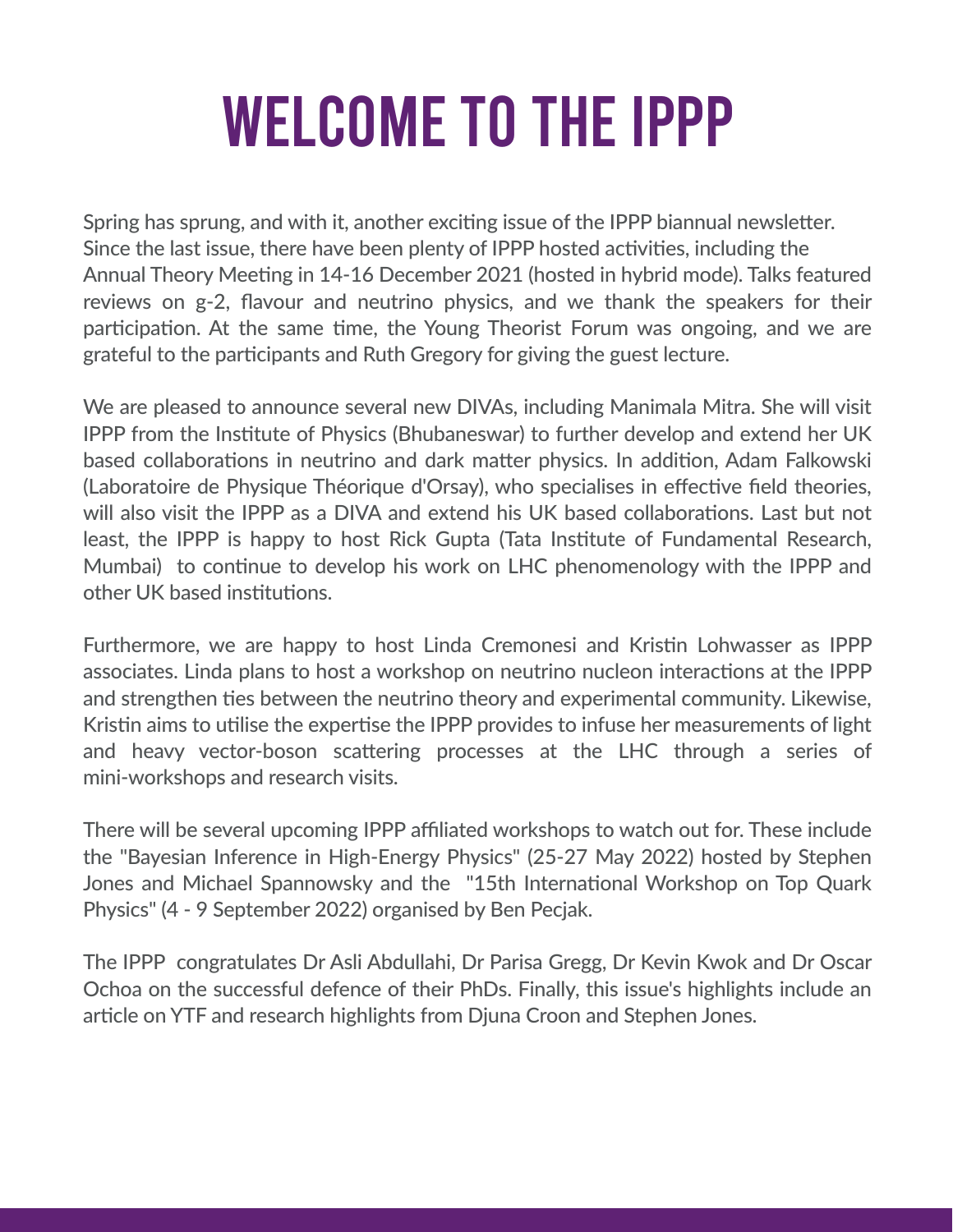### ANNOUNCEMENTS

1. The IPPP is pleased to announce an upcoming workshops on the "Bayesian Inference in High-Energy Physics" (25-27 May 2022) hosted by Stephen Jones and Michael Spannowsky and the "15th International Workshop on Top Quark Physics" (4 - 9 September 2022) organised by Ben Pecjak.

2. Our website has been revamped; check it out at https://www.ippp.dur.ac.uk/ We will also maintain the HEP Forum: https://www.ippp.dur.ac.uk/uk-hep/ where one can find announcements about seminars, conferences and jobs in the UK.

3. If you are interested in doing a PhD or if you are teaching students who would like to do a PhD in theoretical particle physics at the IPPP, please have a look at this link: https://www.durham.ac.uk/departments/academic/physics/postgraduate-study/ If you have further questions, email Ben Pecjak at ben.pecjak@durham.ac.uk

4. The Associateship, Durham IPPP Visiting Award, and Senior Experimental Fellowship programmes are continuing. We encourage applications for all three schemes and invite you to consult the following web pages for application deadlines: IPPP Associateship: https://www.ippp.dur.ac.uk/ippp-associateships

#### DIVA: https://www.ippp.dur.ac.uk/diva

Senior Exp. Fellowship: https://www.ippp.dur.ac.uk/senior-experimental-fellowships Our next intake will be in September 2022.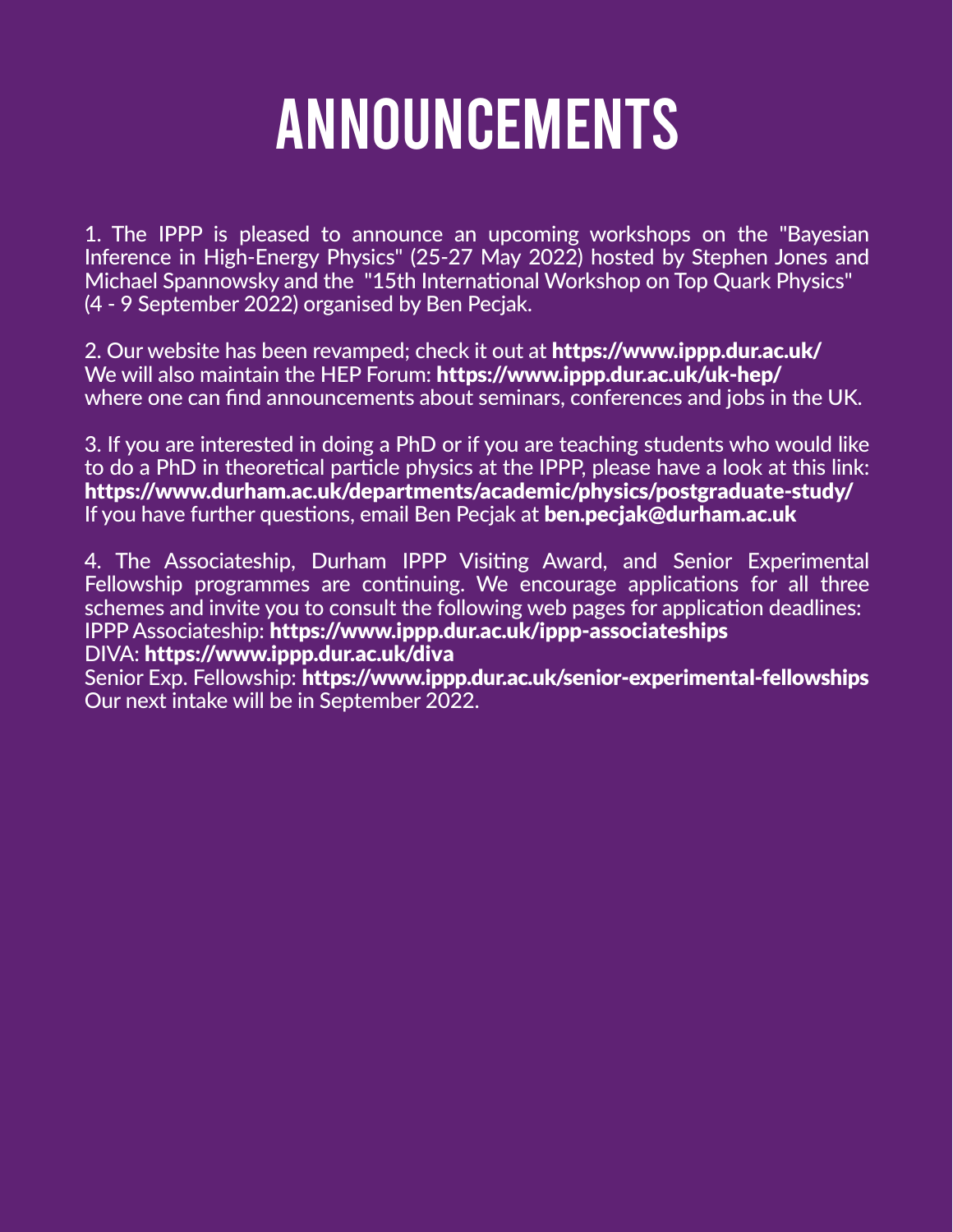## YOUNG THEORIST FORUM 2021

The usual yearly YTF conference took place virtually in December 2021. YTF is a long-running conference organised by a collaboration of PhD researchers from the University's Departments of Physics and Mathematical Sciences. Given the COVID-19 situation at the time, we made the difficult decision to move the conference online for the second year in a row. Regardless of the unfortunate shift to an online setting, the conference was very well attended. We had 128 registered attendees, of which a number gave a variety of talks covering topics from cosmology to string theory and even a little machine learning. As in any other year, the conference was given a novelty theme; this year, the chosen theme was "Lord of the Rings". The theme was woven into many student talks and even the talk from our plenary speaker Ruth Gregory entitled "Return of the String". She took us on a journey through her career work in her talk. She then concluded with an informative discussion in which she offered advice for early career progression in a PhD and further into academia.

Many of the attendees took part in a County Durham-themed Escape Room on the first evening. Players formed small groups on Zoom to solve puzzles online, including the use of Google maps and local websites. Players enjoyed learning about various County Durham landmarks, and hopefully, next year at YTF22, they will get to explore in person!

Thank you to everyone who attended Durham University, our sponsors, and all our fantastic speakers for allowing us to hold another marvellous event.

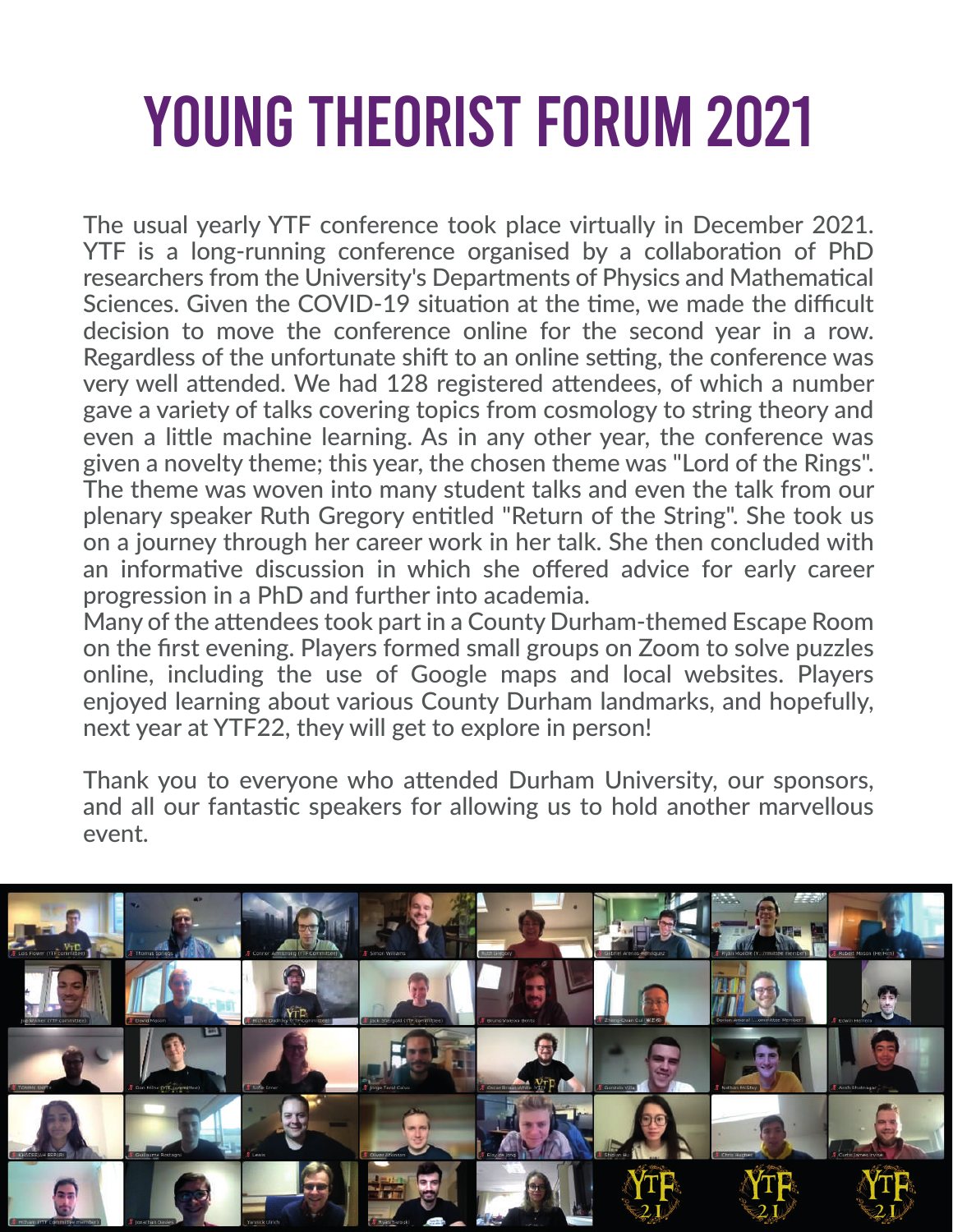

### **Annual Theory Meeting 14-16 December 2021 Durham**

# ANNUALTHEORYMEETING 2021

The Annual Theory Meeting 2021, hosted by the IPPP, was one of the first hybrid meetings since the start of the COVID pandemic. More than 100 people connected remotely over the three days, and over 50 people joined in person. The meeting ran from 14-16 December 2021.



It began with talks by Sean Hartnoll (Cambridge), Andrea Puhm (Ecole Polytechnique) and Sakura Schafer-Nameki (University of Oxford) on topics ranging from quantum entanglement, amplitudes to generalised QFTs. The second day began with talks on cosmology by Blake Sherwin (University of Cambridge) and Eugene Lim (King's College London), who joined us from sunny Malaysia! This was followed by a lively talk by Ben Allanach (University of Cambridge) on the interplay between flavour anomalies and collider phenomenology. Next, an entire session was devoted to the recent and exciting result from Fermilab's g-2 experiment, and Aida El-Khadra (University of Illinois at Urbana-Champaign) and Balint Toth (University of Wuppertal) reviewed the theoretical aspects of the measurement. Finally, the last session was neutrinos, and Jessica Turner (IPPP) and Kirsty Duff (University of Oxford) reviewed the theoretical and recent experimental anomalies of neutrino physics. It was a jovial occasion to see our colleagues from across the UK come to Durham, catch up, talk physics and enjoy the hospitality of Collingwood College. Of course, any ATM would not be complete without a customary visit to some local pubs. We thank the speakers and participants, in-person and remote, who took part and made ATM 2021 a great way to end the year.

### WE LOOK FORWARD TO THIS COMING ATM 2022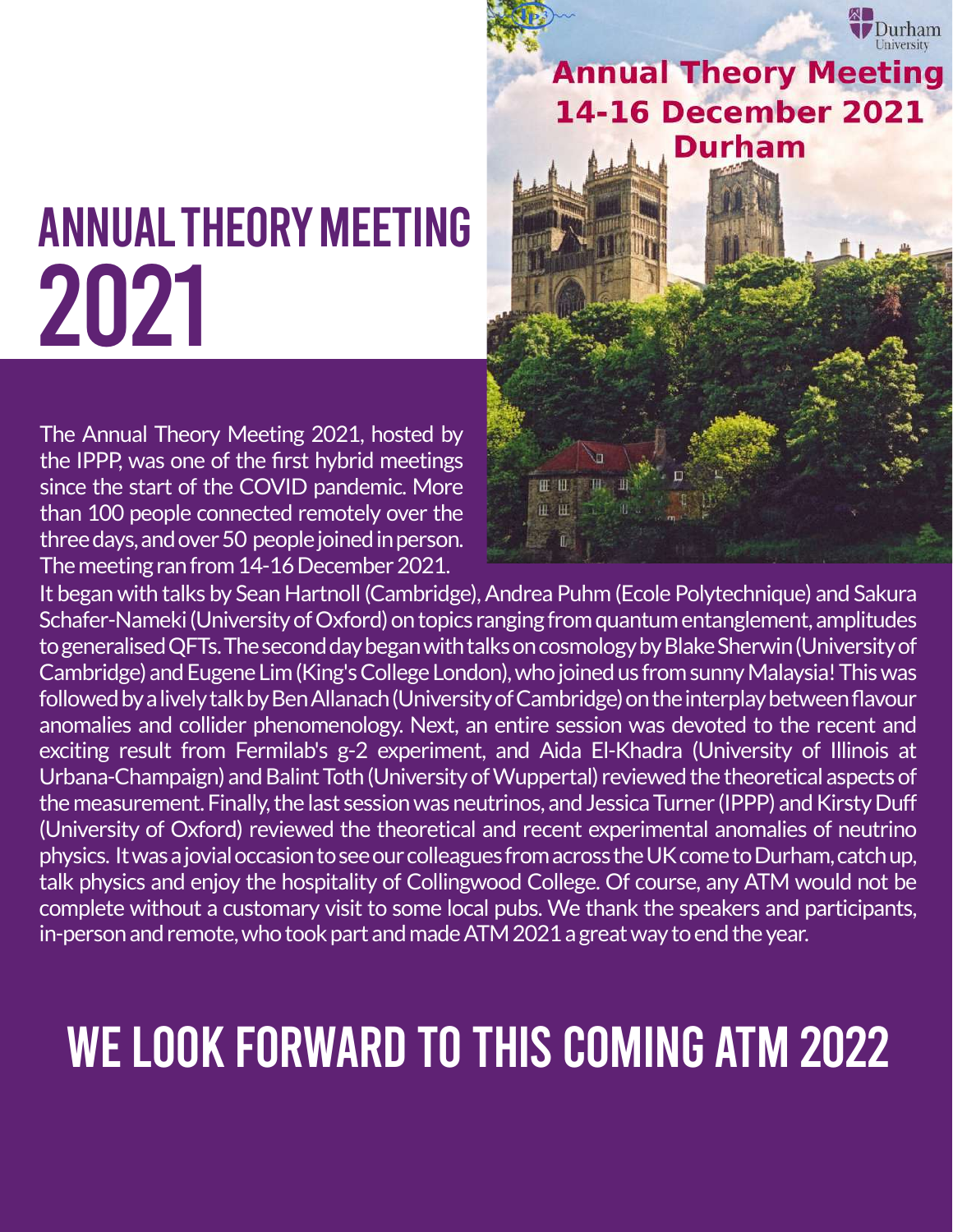## AXION INSTABILITY SUPERNOVAE

Djuna Croon and collaborators have long thought about the late stages of blue supergiant evolution and the effect that new particles can have on it. Earlier work included studies of what happens when these new particles are produced and escape. In a new paper, a novel question is explored: what if they don't? For example, if the particles are a bit heavier and have a decent coupling to the rest of the material in the star, they may equilibrate (on timescales that are shorter than the evolution). When that happens, they start to affect the star's evolution. As it turns out, this may even lead to a new instability in the stellar cores, in addition to the already dramatic pair-instability caused by electron-positron production. What happens is that the star trades radiation for non-radiation, reducing the pressure. Like pair-instability, this new instability can set a chain reaction in motion, leading to the star's ultimate demise (leaving no remnant). This implies the existence of a black hole mass gap: an unpopulated region in the stellar graveyard. Due to new particles, this can now happen for much lighter stars (and black holes). The plot shows the final BH formed from an initial star mass. As you can see, the mass gap (the range of masses in which no black hole is produced) predicted by the instability is quite a lot lower for the case with the extra particle (the orange line) than in the standard model (cyan line). It also ends at lower masses. These effects would have real implications for gravitational wave observations, as these are exactly the types of black holes the LIGO/Virgo/KAGRA collaboration can observe. If this effect is present in stars, we should be able to distinguish that sometime soon!